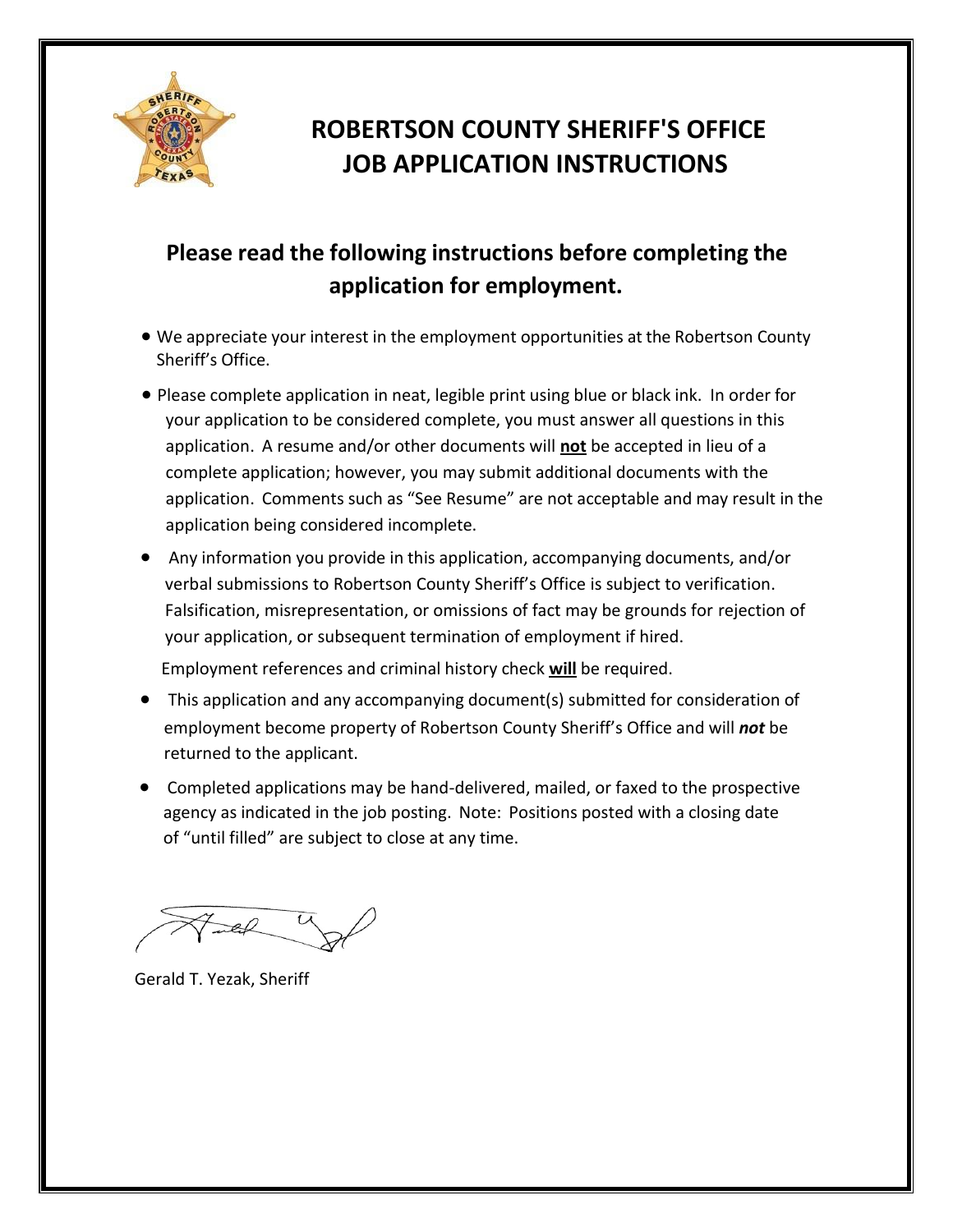

# **ROBERTSON COUNTY SHERIFF'S OFFICE JOB APPLICATION FORM**

#### **AN EQUAL OPPORTUNITY EMPLOYER**

It is Robertson County's policy to comply fully with all federal, state and local equal opportunity laws. We provide equal employment and advancement opportunities for all persons regardless of race, creed, sex, national origin, age, religion, disability, marital status, sexual orientation or any other classification protected by law. Robertson County considers employment applicants solely on the basis of qualifications for the job.

| Name: 1988<br>Last                                                                                                                                                                                                             | First | Middle |           |
|--------------------------------------------------------------------------------------------------------------------------------------------------------------------------------------------------------------------------------|-------|--------|-----------|
| Address: Andreas Address:                                                                                                                                                                                                      |       |        |           |
| Street                                                                                                                                                                                                                         | City  | State  | Zip Code  |
|                                                                                                                                                                                                                                |       |        |           |
| Social Security Number: 1997                                                                                                                                                                                                   |       |        |           |
| E-mail Address: Universe and Address and Address and Address and Address and Address and Address and Address and Address and Address and Address and Address and Address and Address and Address and Address and Address and A |       |        |           |
| Check each type of work you will accept: _Full Time _________Part Time                                                                                                                                                         |       |        |           |
| Minimum acceptable salary: \$____________ per ____________                                                                                                                                                                     |       |        |           |
| Are you eligible to work in the United States: _____ Yes _____ No                                                                                                                                                              |       |        |           |
| Has Bond ever been refused: _____ Yes _____ No                                                                                                                                                                                 |       |        |           |
| Have you ever been employed here before? ____Yes _____ No Date:<br>Are you a relative of any Robertson County elected official or employee? Yes                                                                                |       |        | <b>No</b> |
| Do you speak a language other than English: ____Yes ___ No                                                                                                                                                                     |       |        |           |
| If offered employment, date you are able to begin? _____________________________                                                                                                                                               |       |        |           |
| Are you wiling to travel: Yes No                                                                                                                                                                                               |       |        |           |
| Have you ever been convicted of, or plead guilty or no contest to a criminal offense other than<br>a traffic offense?* Yes No If yes, provide date(s) and details:                                                             |       |        |           |
|                                                                                                                                                                                                                                |       |        |           |

**considered.**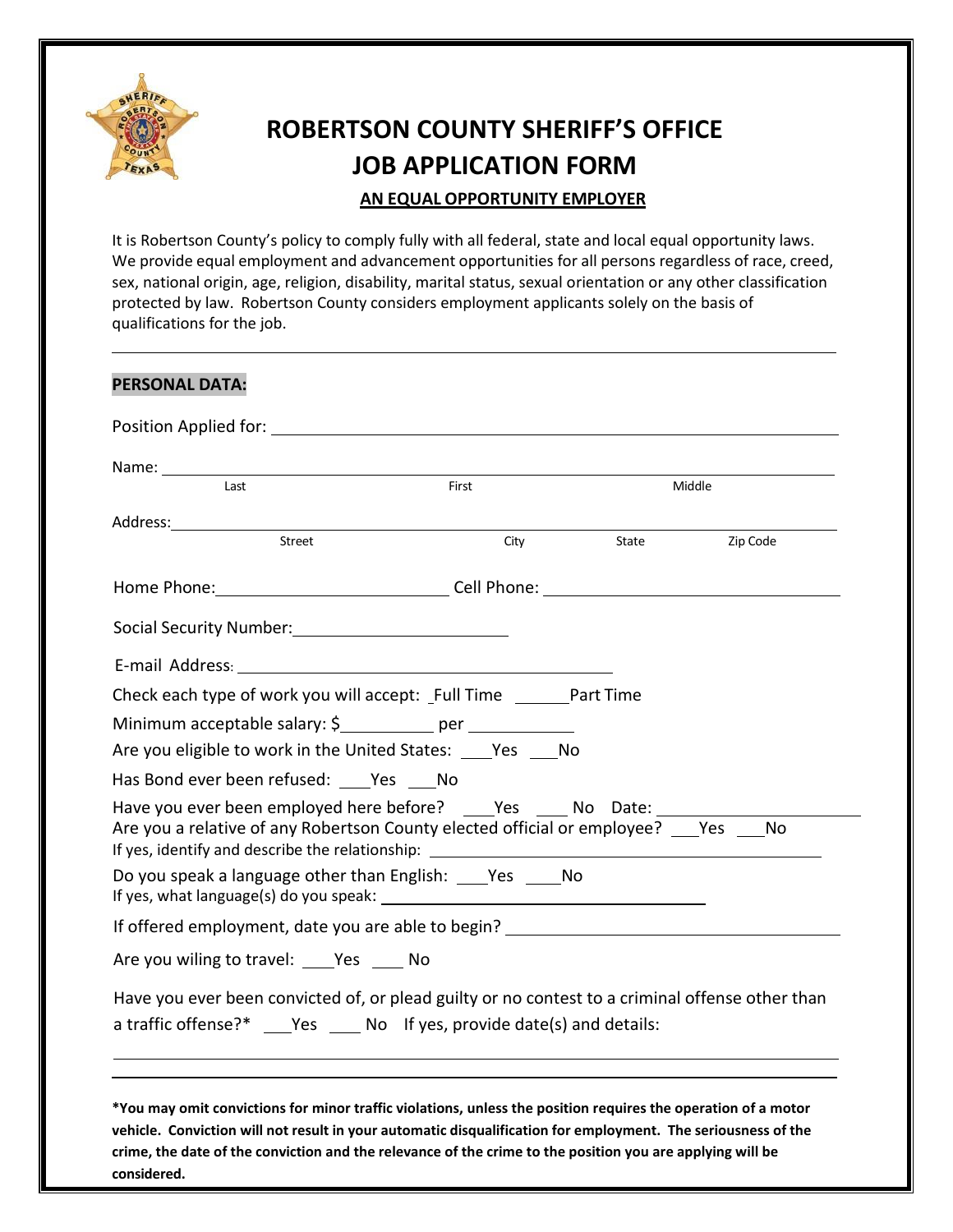#### **EDUCATION HISTORY**

| <b>Type of School</b>           | <b>Name of School</b> | Location | <b>Number of Years</b><br>Completed | <b>Major &amp; Degree</b><br>(If applicable) |
|---------------------------------|-----------------------|----------|-------------------------------------|----------------------------------------------|
| High School                     |                       |          |                                     |                                              |
| College                         |                       |          |                                     |                                              |
| <b>Business or Trade School</b> |                       |          |                                     |                                              |
| Professional School             |                       |          |                                     |                                              |
| Graduate School                 |                       |          |                                     |                                              |

#### **DRIVERS LICENSE INFORMATION**

If the position for which you are applying requires the operation of a motor vehicle, do you have a current Texas Driver's License? □Yes □No

\*\*Please list any restriction and endorsements: \_\_\_\_\_\_\_\_\_\_\_\_\_\_\_\_\_\_\_\_\_\_\_\_\_\_\_\_\_\_\_\_

Type of License: **□**Class C □CDL License Number:

#### **SKILLS AND QUALIFICATIONS**

Summarize any training skills, licenses, and/or certificates that may qualify you as being able to perform job-related functions in the position for which you are applying.

#### **PROFESSIONAL LICENSES/CERTIFICATIONS**

If the position for which you are applying requires possession of a license or certification, please provide the information:

| Type of License or<br>Certification | Date Issued | Registration<br>Number | State | Expires<br>MO/YR |
|-------------------------------------|-------------|------------------------|-------|------------------|
|                                     |             |                        |       |                  |
|                                     |             |                        |       |                  |
|                                     |             |                        |       |                  |
|                                     |             |                        |       |                  |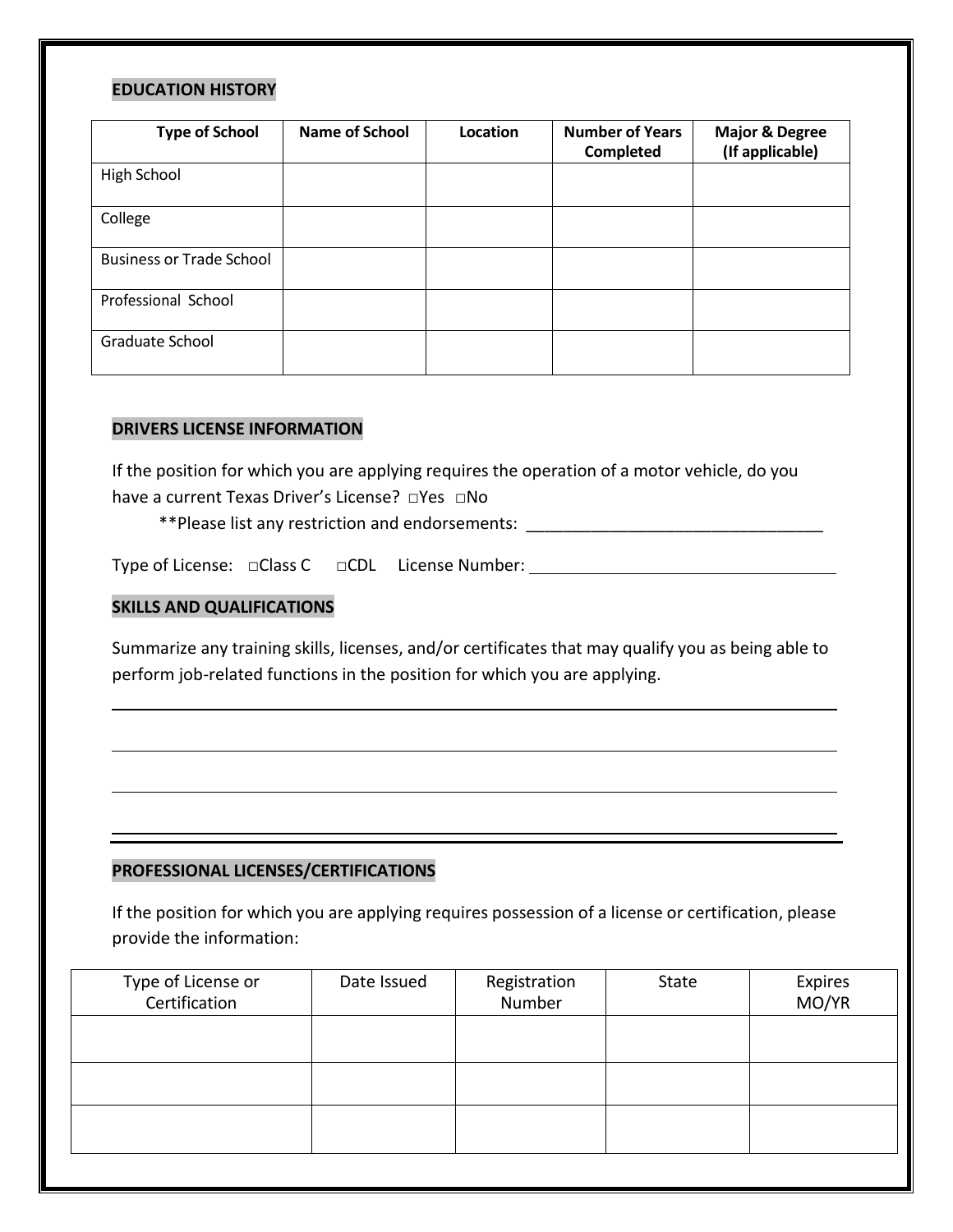### **EMPLOYMENT HISTORY**

Start with your present or most recent employer and work backward. If you need additional space, please continue on separate sheet(s).

May we contact your present employer? F Yes F No

| Employer:                  | <b>Dates: From:</b><br>To:                       |
|----------------------------|--------------------------------------------------|
| <b>Address:</b>            | <b>Summary of Job Duties:</b>                    |
| <b>Phone Number:</b>       |                                                  |
| <b>Job Title:</b>          |                                                  |
| Supervisor:                |                                                  |
| <b>Reason for Leaving:</b> | <b>Ending Salary:</b><br><b>Starting Salary:</b> |
|                            |                                                  |
| <b>Employer:</b>           | Dates: From:<br>To:                              |
| <b>Address:</b>            | <b>Summary of Job Duties:</b>                    |
| <b>Phone Number:</b>       |                                                  |
| <b>Job Title:</b>          |                                                  |
| Supervisor:                |                                                  |
| <b>Reason for Leaving:</b> | <b>Starting Salary:</b><br><b>Ending Salary:</b> |
|                            | <b>Dates: From:</b><br>To:                       |
| Employer:                  |                                                  |
| <b>Address:</b>            | <b>Summary of Job Duties:</b>                    |
| <b>Phone Number:</b>       |                                                  |
| <b>Job Title:</b>          |                                                  |
| Supervisor:                |                                                  |
| <b>Reason for Leaving:</b> | <b>Starting Salary:</b><br><b>Ending Salary:</b> |
|                            | <b>Dates: From:</b><br>To:                       |
| Employer:                  |                                                  |
| <b>Address:</b>            | <b>Summary of Job Duties:</b>                    |
| <b>Phone Number:</b>       |                                                  |
| <b>Job Title:</b>          |                                                  |
| Supervisor:                |                                                  |
| <b>Reason for Leaving:</b> | <b>Starting Salary:</b><br><b>Ending Salary:</b> |